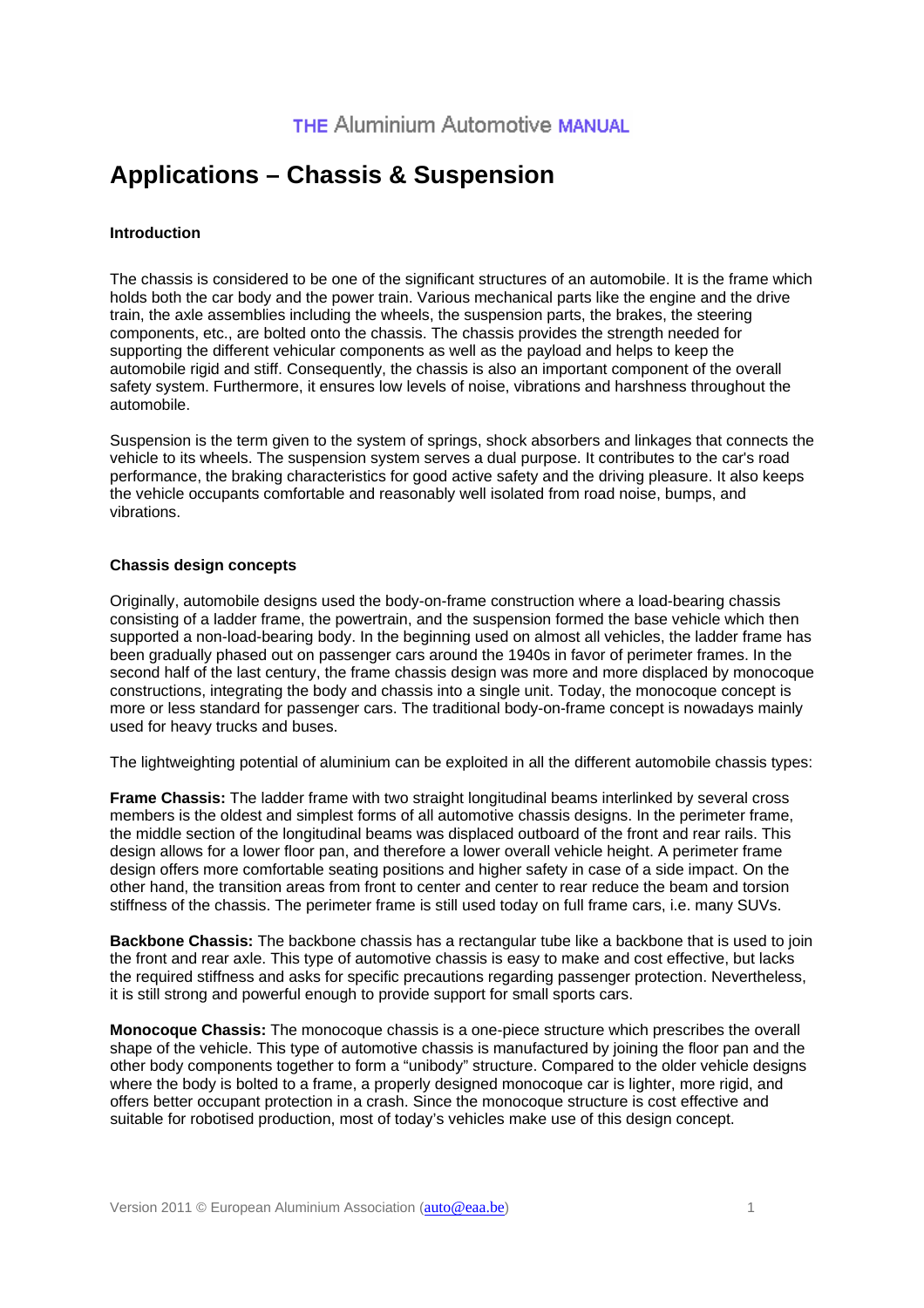### **THE Aluminium Automotive MANUAL**

**Subframes:** Subframes are boxed frame sections that are attached to a monocoque car body. Subframes are primarily used on the front end of the car, but sometimes also in the rear. Most prominent are axle subframes which are used to attach the wheels and suspension to the vehicle. Subframes may also contain the engine and the transmission. Subframes or partial subframes are typically employed in otherwise monocoque constructions as a way of isolating the vibration and noise of power train or suspension components from the rest of the vehicle.

#### **Suspension design concepts**

The main purpose of the suspension is to keep the wheels as much as possible in contact with the road surface. A close road contact is most important since all forces which have an influence on the vehicle act through the contact area of the tires. On the other hand, the suspension must also provide a comfortable ride and protect the vehicle from damage and wear. These goals are generally at odds, i.e. the proper design and fine tuning of the suspension involves finding the right compromise. In general, the design of the front and rear suspension of a car will be different.

**Springs and shock absorbers:** Most conventional suspensions use passive springs to absorb more severe road impacts and shock absorbers to control the spring motions. The shock absorbers damp out the otherwise resonant up and down motions of the vehicle on its springs. They must also damp out much of the wheel bounce wh*e*n the unsprung weight of a wheel, hub, axle and brakes bounces up and down on the springiness of a tire.

Today, externally controlled suspensions are applied more and more. Semi-active suspensions include devices such as air springs and switchable shock absorbers, various self-levelling solutions, etc. Fully active suspension systems monitor the vehicle conditions electronically in order to, coupled with the means to impact vehicle suspension and behaviour in real time, directly control the motion of the car. With the help of such control systems, semi-active and active suspensions enable the realization of an improved compromise among different vibrations modes of the vehicle.

**Suspension geometry:** Suspension systems can be broadly classified into two subgroups – dependent and independent suspensions. A dependent suspension normally has a stiff beam or a driven axle that holds the wheels parallel to each other and perpendicular to the axle. An independent suspension allows the wheels to rise and fall on their own without affecting the opposite wheel.

Dependent front suspensions are not used anymore today. Dependent rear suspensions may be used in a front engine, rear drive vehicle. In this case, the dependent rear suspension is either a "live axle" or a "de Dion" axle, depending on whether or not the differential is carried on the axle. A driven axle where the differential is carried on the axle - is simpler, but the higher unsprung weight contributes to the wheel bounce. A de Dion suspension includes universal joints at both the wheel hubs and the differential and uses a solid tubular beam to hold the opposite wheels in parallel. Nevertheless, compared to a fully independent rear suspension, the ability to refine the dynamic response of the vehicle is somewhat limited.

In a semi-independent suspension, the wheels of an axle are able to move relative to one another as in an independent suspension, but the position of one wheel has an effect on the position and attitude of the other wheel. Semi-independent axles are often used on rear suspensions of front wheel drive vehicles. The most common type of semi-independent suspension is the twist beam axle. A horizontal beam connects the two rear wheels. The beam can twist to reduce the effect of one wheel's motion on the other wheel, but their motion is still inter-linked to a greater extent than in an independent rear suspension. On the other hand, a twist-beam axle is less expensive than a fully independent suspension and also more compact.

 The variety of independent suspension systems - which allow each wheel on the same axle to move vertically independently of each other - is even greater. Most modern cars have an independent front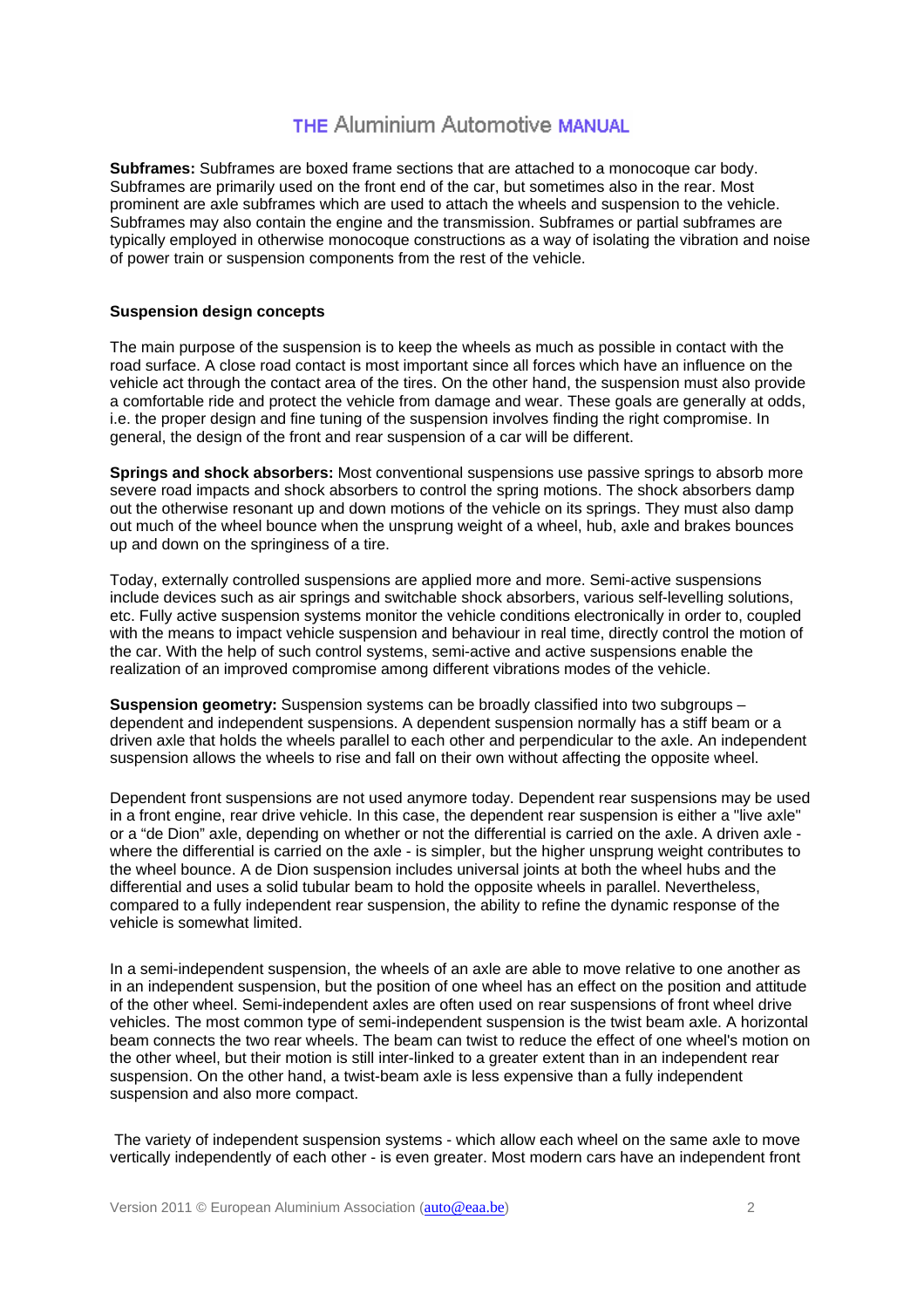### **THE Aluminium Automotive MANUAL**

suspension and more and more vehicles have also an independent rear suspension. Independent suspensions on all wheels typically offer a better ride quality and improved handling characteristics. This is due to lower unsprung weight and the ability of each wheel to address the road undisturbed by activities of the other wheels. However, independent rear suspensions require also additional engineering efforts and development expenses compared to a beam or live axle arrangement and can result in higher manufacturing costs.

Because the wheels are not constrained to remain perpendicular to a flat road surface during turning, braking and under varying load conditions, the control of the wheel camber is an important issue. Some early independent suspension systems used swing axles. Modern cars use mostly Chapman or MacPherson struts, trailing arms, multi-link or wishbone suspensions. The term Chapman strut designates strut devices used on the rear wheels, while the very similar MacPherson strut is used in the front. Struts are designed to act as both a shock absorber (with an integrated coil spring) and a wheel location device. Wishbone and multi-link offer more control over the suspension geometry than the other suspension designs, however, the cost and space requirements may be greater.

The MacPherson strut is the dominating suspension design used for front wheel applications. Double wishbones are usually considered to have superior dynamic characteristics as well as load-handling capabilities, and are often found on higher performance vehicles. Trailing-arm and multi-link suspension designs are much more commonly used for the rear wheels of a vehicle where they can allow for a flatter floor and more cargo room. Many small, front-wheel drive vehicles feature a MacPherson strut front suspension and trailing-arm rear axle.

#### **Aluminium in chassis and suspension**

On average, European produced cars contain 40 – 45 kg aluminium in chassis and suspension (about 30% of the total average aluminium content). For cars produced in North American and Southeast Asia, this fraction is slightly smaller  $(25 - 30%)$ . However, the aluminium content in chassis and suspension applications varies strongly between different models. With more than 50%, the dominating contribution to the overall aluminium content in chassis and suspension is made alone by the wheels.

Cast parts contribute with more than 80% to the overall aluminium content. With about 10%, the share of the forged components is quite significant whereas rolled and extruded aluminium alloys only contribute a relatively small amount.

The application of aluminium in chassis and suspension will grow also in future as a consequence of the general lightweighting trend. Significant growth potential is still foreseen for aluminium wheels, in particular also because of their improved aesthetic appeal. Another important driver for the application of lightweight aluminium components in suspension systems is the possibility to reduce the unsprung mass and thereby to contribute to smoother driving performance and fuel economy.

On the other hand, chassis and suspension components are top priority safety parts. Wheels and suspension parts are subjected to high dynamic loads, aggressive environments, and - at the same time - they have to resist misuse. Therefore it is essential to use only high quality aluminium components made from carefully selected alloys using properly controlled fabrication procedures and to maintain strict quality control standards in production.

The design of chassis and suspension components is characterised by the co-existence of many different solutions. The wide variety of possible design concepts with highly differing material requirements must be taken into account when evaluating the substitution of components made from cast iron and steel by lightweight aluminium solutions. This section provides examples of current production parts and components in all major areas of the chassis:

- $\triangle$  Subframes (in particular front and rear axle subframes)
- $\triangle$  Suspension parts (control arm, struts, knuckles)